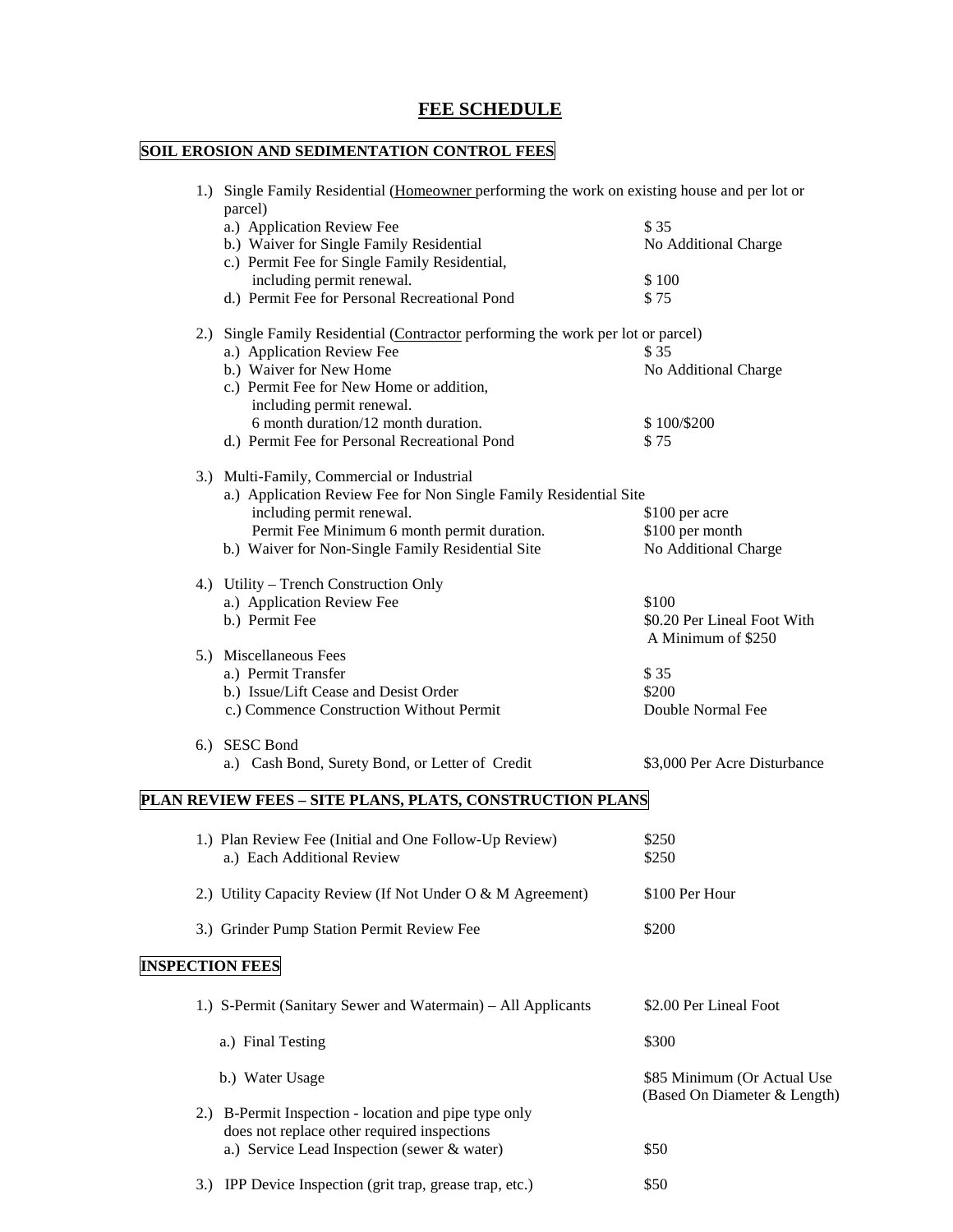#### **WATER SERVICE LEAD INSTALLATION FEES**

|                                            | Standard | Non-Standard Composite |
|--------------------------------------------|----------|------------------------|
| 1.) 5/8" Service Lead (includes meter)     | \$2,430  | \$2,470                |
| 5/8" Meter Only                            | \$265    | \$305                  |
| 2.) 1" Service Lead DI (includes meter)    | \$2,610  | \$2,650                |
| 1" Meter Only                              | \$340    | \$390                  |
| 3.) 1" Service Lead Steel (includes meter) | \$4,620  | \$4,660                |
| 1" Meter Only                              | \$340    | \$390                  |
| 4.) 1-1/2" Service Lead (includes meter)   | \$5,590  | \$5,630                |
| $1-1/2$ " Meter Only                       | \$690    | \$1,105                |
| 5.) 2" Service Lead (includes meter)       | \$6,950  | \$7,990                |
| 2" Meter Only                              | 790      | \$1,205                |

 *Please Contact Our Office For Information Regarding Meters Larger Than 2" Meters Will Be Charged At Market Value*

#### **WELL METERS**

#### *Installed On Wells To Meter For Sewerage Discharge*

*Includes Cost Recovery For 5-Year Replacement And Installation Of Radio Reader Device*

|                                                                              | Standard                         | <b>Non-Standard Composite</b>                                            |
|------------------------------------------------------------------------------|----------------------------------|--------------------------------------------------------------------------|
| 1.) $5/8$ " Meter<br>$2.)$ 1" Meter<br>3.) $1 - 1/2$ " Meter<br>4.) 2" Meter | \$340<br>\$415<br>\$715<br>\$865 | 380<br>\$.<br>\$465<br>\$1,130<br>\$1,280                                |
| <b>ADDITIONAL FEES</b><br>1.) Adjustment Permit for Sanitary Manhole         |                                  | \$100 Minimum or Actual Cost                                             |
| 2.) Fire Hydrant Relocation                                                  |                                  | Calculated at \$50/hr<br>\$500 Minimum or Actual Cost                    |
| 3.) Hydrant Flow Test                                                        |                                  | \$100                                                                    |
| 4.) Special Inspections                                                      |                                  | Calculated at \$50/hr<br>$$50/hr - Straight Time$<br>$$75/hr - Overtime$ |
| 5.) Vehicle Charge                                                           |                                  | \$100/Day                                                                |
| 6.) Meter Test / Calibration                                                 |                                  | \$75                                                                     |
| 7.) Saddle Tap                                                               |                                  | \$200 Gravity Line<br>\$400 Force Main                                   |
| 8.) Duplication Charges – Prints, Maps, Etc.                                 |                                  |                                                                          |

- a.)  $24 \times 36$  Hard Copies  $$5/Page$ <br>b.)  $24 \times 36$  Digital Transfer  $$3/Page$ 
	- b.) 24 x 36 Digital Transfer c.)  $36 \times 36$  – Hard Copy  $$8/Page$ 
		- d.)  $36 \times 36$  Digital Transfer  $$6/Page$
- **HYDRANT GENERAL**

 *Contact Office for Locations and Current Water Rates*